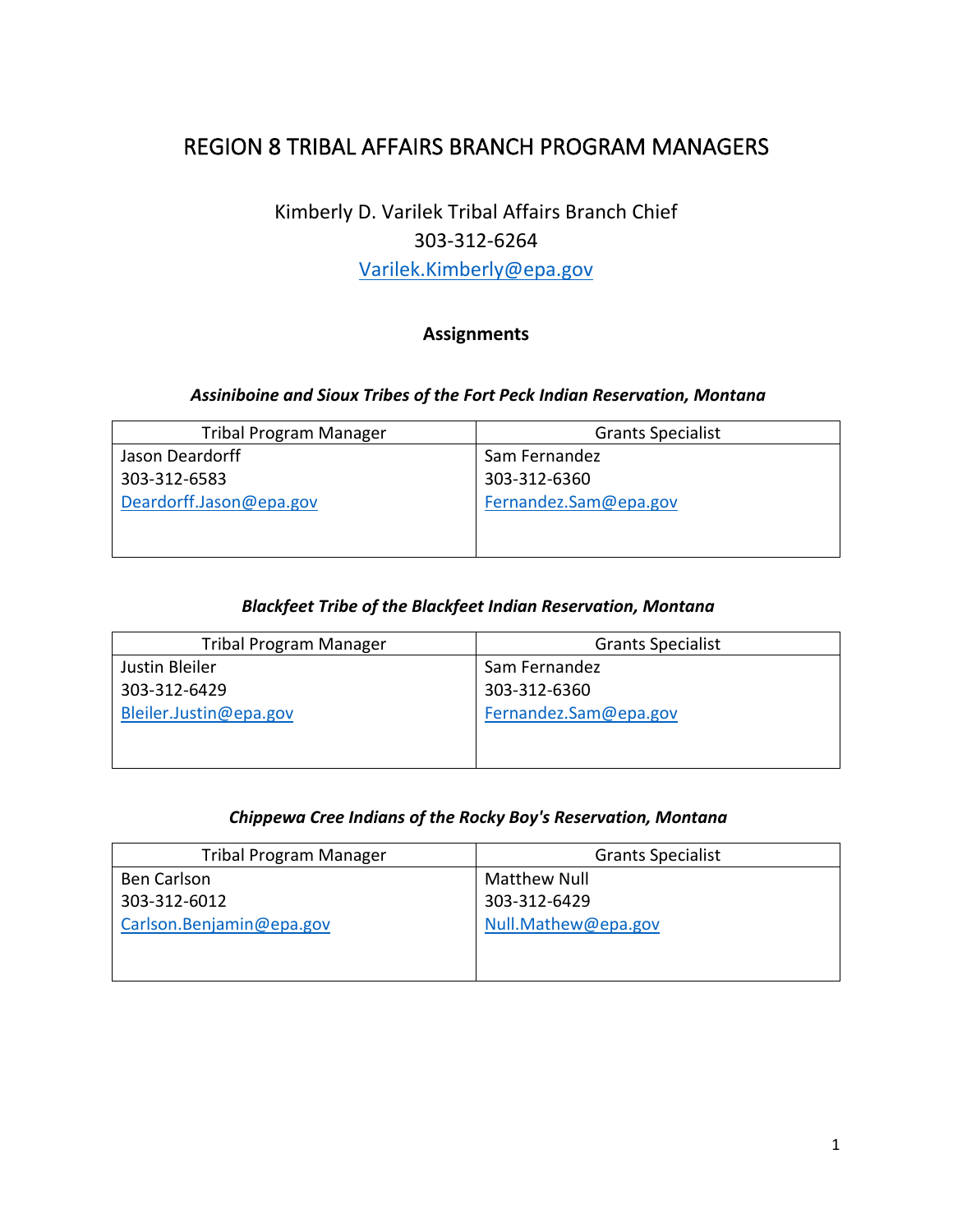### *Crow Tribe of Montana*

| <b>Tribal Program Manager</b> | <b>Grants Specialist</b> |
|-------------------------------|--------------------------|
| <b>Ben Carlson</b>            | <b>Matthew Null</b>      |
| 303-312-6012                  | 303-312-6429             |
| Carlson.Benjamin@epa.gov      | Null.Mathew@epa.gov      |
|                               |                          |
|                               |                          |

### *Cheyenne River Sioux Tribe of the Cheyenne River Reservation, South Dakota*

| <b>Tribal Program Manager</b> | <b>Grants Specialist</b>    |
|-------------------------------|-----------------------------|
| Dale Roy                      | <b>Emily Crawford-Block</b> |
| 303-312-6292                  | 303-312-6228                |
| Roy.Dale@epa.gov              | Crawfordblock.Emily@epa.gov |
|                               |                             |
|                               |                             |

### *Crow Creek Sioux Tribe of the Crow Creek Reservation, South Dakota*

| <b>Tribal Program Manager</b> | <b>Grants Specialist</b> |
|-------------------------------|--------------------------|
| Dale Roy,                     | Lindsay Seeger           |
| 303-312-6292                  | 303-312-6564             |
| Roy.Dale@epa.gov              | Seeger.Lindsay@epa.gov   |
|                               |                          |
|                               |                          |

### *Confederated Salish and Kootenai Tribes of the Flathead Reservation*

| <b>Tribal Program Manager</b> | <b>Grants Specialist</b> |
|-------------------------------|--------------------------|
| Justin Bleiler                | Desmond Tetteh           |
| 303-312-6429                  | 303-312-6224             |
| Bleiler.justin@epa.gov        | Tetteh.Desmond@epa.gov   |
|                               |                          |
|                               |                          |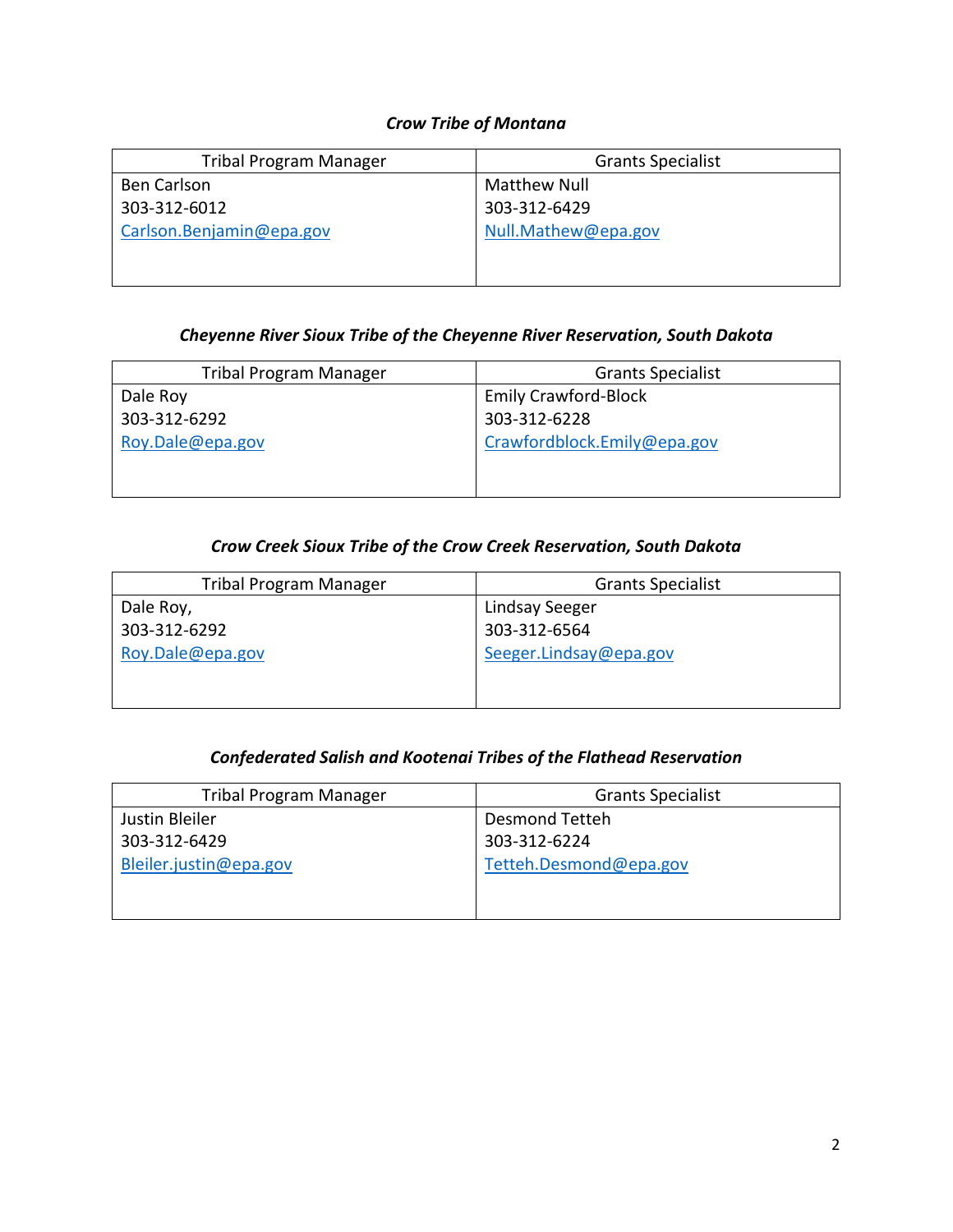### *Fort Belknap Indian Community of the Fort Belknap Reservation, Montana*

| <b>Tribal Program Manager</b> | <b>Grants Specialist</b> |
|-------------------------------|--------------------------|
| Justin Bleiler                | Sam Fernandez            |
| 303-312-6429                  | 303-312-6360             |
| Bleiler.justin@epa.gov        | Fernandez.Sam@epa.gov    |
|                               |                          |
|                               |                          |

#### *Flandreau Santee Sioux Tribe*

| <b>Tribal Program Manager</b> | <b>Grants Specialist</b> |
|-------------------------------|--------------------------|
| Ándrea Trujillo Guajardo      | Sam Fernandez            |
| 303-312-6454                  | 303-312-6360             |
| Guajardo.Andrea@epa.gov       | Fernandez.Sam@epa.gov    |
|                               |                          |
|                               |                          |

### *Little Shell Tribe of Chippewa Indians (Land Base TBD)*

(Contact Kim Varilek 303-312-6264)

#### *Lower Brule Sioux Tribe*

| <b>Tribal Program Manager</b> | <b>Grants Specialist</b> |
|-------------------------------|--------------------------|
| Dale Roy                      | Lindsay Seeger           |
| 303-312-6292                  | 303-312-6564             |
| Roy.Dale@epa.gov              | Seeger.Lindsay@epa.gov   |
|                               |                          |
|                               |                          |

#### *Mandan, Hidatsa and Arikara Nation (Three Affiliated Tribes)*

| <b>Tribal Program Manager</b> | <b>Grants Specialist</b> |
|-------------------------------|--------------------------|
| Justin Bleiler                | Katie Tovar              |
| 303-312-6429                  | 303-312-6681             |
| Bleiler.Justin@epa.gov        | Tovar.Katlyn@epa.gov     |
|                               |                          |
|                               |                          |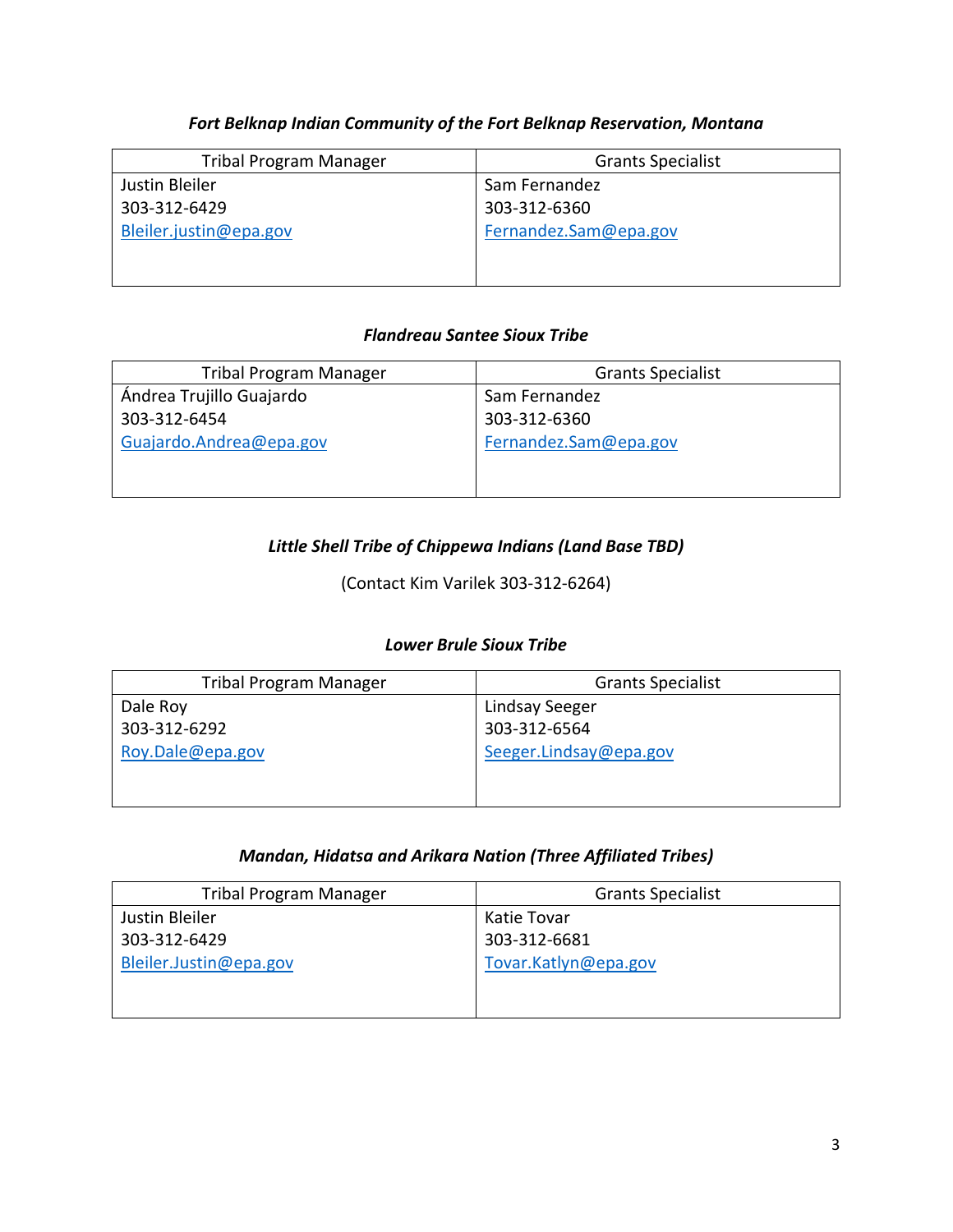## *Northern Cheyenne Tribe*

| <b>Tribal Program Manager</b> | <b>Grants Specialist</b> |
|-------------------------------|--------------------------|
| Monia Ben-Khaled              | Lindsay Seeger           |
| 303-312-6209                  | 303-312-6564             |
| Ben-Khaled.Monia@epa.gov      | Seeger.Lindsay@epa.gov   |
|                               |                          |
|                               |                          |

### *Northwestern Band of Shoshone Nation*

| <b>Tribal Program Manager</b> | <b>Grants Specialist</b> |
|-------------------------------|--------------------------|
| Benjamin Carlson              | Tempa Graves             |
| 303-312-6012                  | 303-312-6368             |
| Carlson.Benjamin@epa.gov      | Graves.Tempa@epa.gov     |
|                               |                          |
|                               |                          |

### *Oglala Sioux Tribe*

| <b>Tribal Program Manager</b> | <b>Grants Specialist</b> |
|-------------------------------|--------------------------|
| Dale Roy                      | Lindsay Seeger           |
| 303-312-6292                  | 303-312-6564             |
| Roy.Dale@epa.gov              | Seeger.Lindsay@epa.gov   |
|                               |                          |
|                               |                          |

### *Paiute Indian Tribe of Utah*

| <b>Tribal Program Manager</b> | <b>Grants Specialist</b> |
|-------------------------------|--------------------------|
| Dale Roy                      | Tempa Graves             |
| 303-312-6292                  | 303-312-6368             |
| Roy.Dale@epa.gov              | Graves.Tempa@epa.gov     |
|                               |                          |
|                               |                          |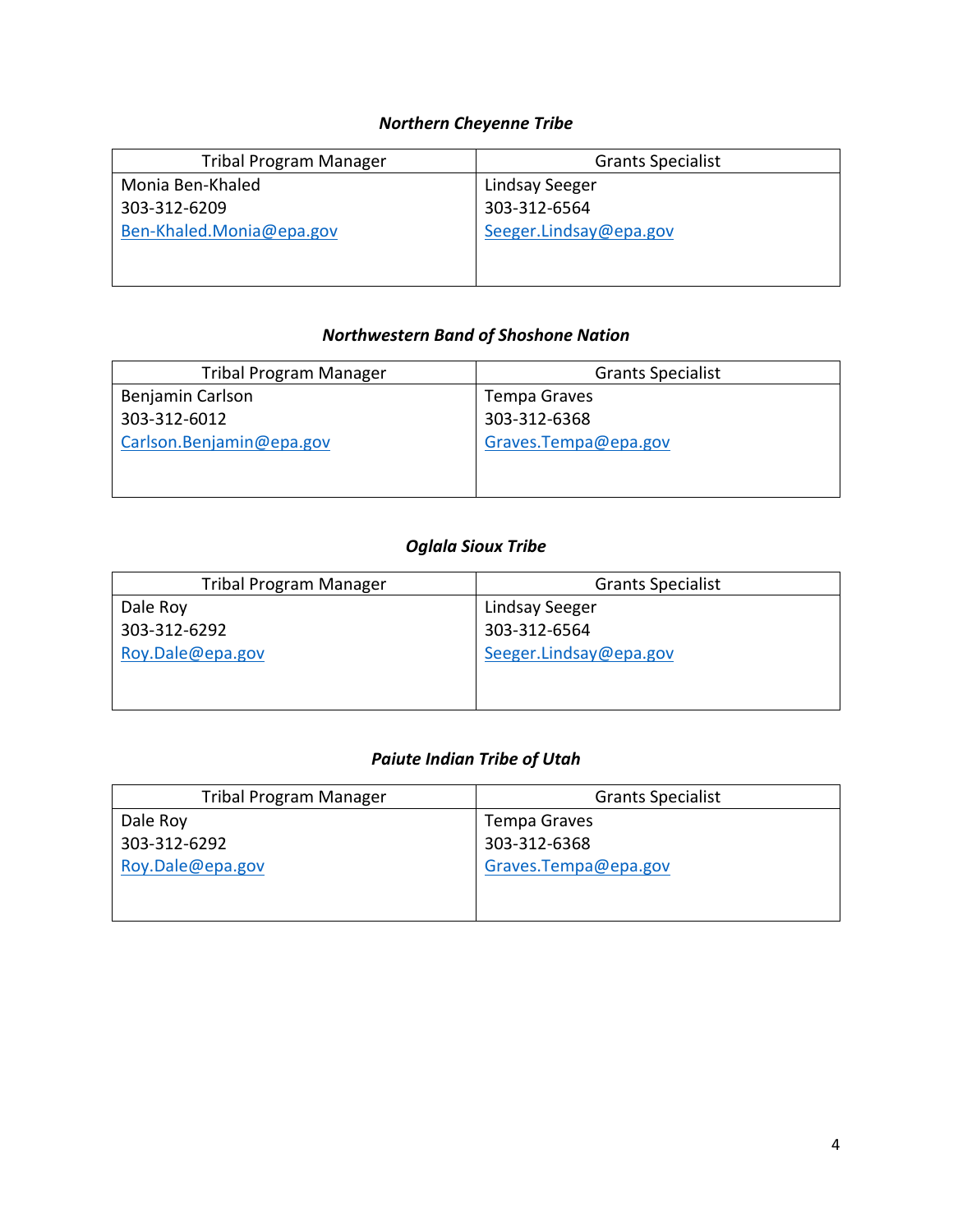#### *Rosebud Sioux Tribe*

| <b>Tribal Program Manager</b> | <b>Grants Specialist</b> |
|-------------------------------|--------------------------|
| Monia Ben-Khaled              | Sam Fernandez            |
| 303-312-6209                  | 303-312-6360             |
| Ben-Khaled.Monia@epa.gov      | Fernandez.Sam@epa.gov    |
|                               |                          |
|                               |                          |

#### *Sisseton-Wahpeton Oyate*

| <b>Tribal Program Manager</b> | <b>Grants Specialist</b> |
|-------------------------------|--------------------------|
| Jason Deardorff               | Tempa Graves             |
| 303-312-6583                  | 303-312-6368             |
| Deardorff.Jason@epa.gov       | Graves.Tempa@epa.gov     |
|                               |                          |
|                               |                          |

### *Skull Valley Band of Goshute Indians of Utah*

(Contact Kim Varilek 303-312-6264)

### *Southern Ute Indian Tribe*

| <b>Tribal Program Manager</b> | <b>Grants Specialist</b> |
|-------------------------------|--------------------------|
| Jason Deardorff               | Matthew Null             |
| 303-312-6583                  | 303-312-6429             |
| Deardorff.Jason@epa.gov       | Null.Matthew@epa.gov     |
|                               |                          |
|                               |                          |

#### *Spirit Lake Nation*

| <b>Tribal Program Manager</b> | <b>Grants Specialist</b> |
|-------------------------------|--------------------------|
| Justin Bleiler                | <b>Tempa Graves</b>      |
| 303-312-6429                  | 303-312-6368             |
| Bleiler.justin@epa.gov        | Graves.Tempa@epa.gov     |
|                               |                          |
|                               |                          |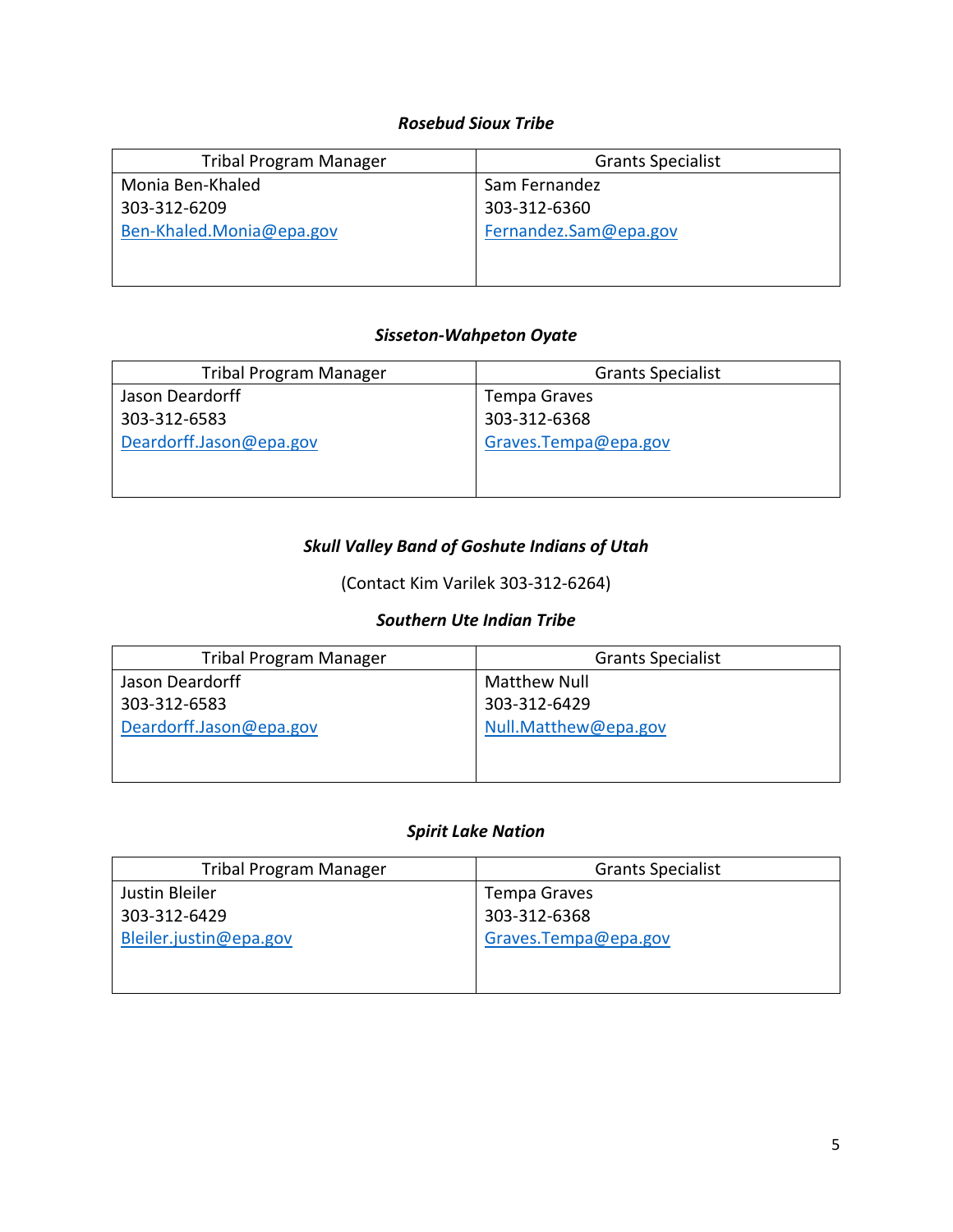### *Standing Rock Sioux Tribe*

| <b>Tribal Program Manager</b> | <b>Grants Specialist</b> |
|-------------------------------|--------------------------|
| Monia Ben-Khaled              | Desmond Tetteh           |
| 303-312-6209                  | 303-312-6224             |
| Ben-Khaled.Monia@epa.gov      | Tetteh.Desmond@epa.gov   |
|                               |                          |
|                               |                          |

### *Turtle Mountain Band of Chippewa*

| <b>Tribal Program Manager</b> | <b>Grants Specialist</b> |
|-------------------------------|--------------------------|
| Ándrea Trujillo Guajardo      | Desmond Tetteh           |
| 303-312-6454                  | 303-312-6224             |
| Guajardo.Andrea@epa.gov       | Tetteh.Desmond@epa.gov   |
|                               |                          |
|                               |                          |

### *Ute Indian Tribe*

| <b>Tribal Program Manager</b> | <b>Grants Specialist</b>    |
|-------------------------------|-----------------------------|
| Jason Deardorff               | <b>Emily Crawford-Block</b> |
| 303-312-6583                  | 303-312-6037                |
| Deardorff.Jason@epa.gov       | Crawfordblock.emily@epa.gov |
|                               |                             |
|                               |                             |

### *Ute Mountain Ute Tribe*

| <b>Tribal Program Manager</b> | <b>Grants Specialist</b>    |
|-------------------------------|-----------------------------|
| Jason Deardorff               | <b>Emily Crawford-Block</b> |
| 303-312-6583                  | 303-312-6037                |
| Deardorff.Jason@epa.gov       | Crawfordblock.emily@epa.gov |
|                               |                             |
|                               |                             |